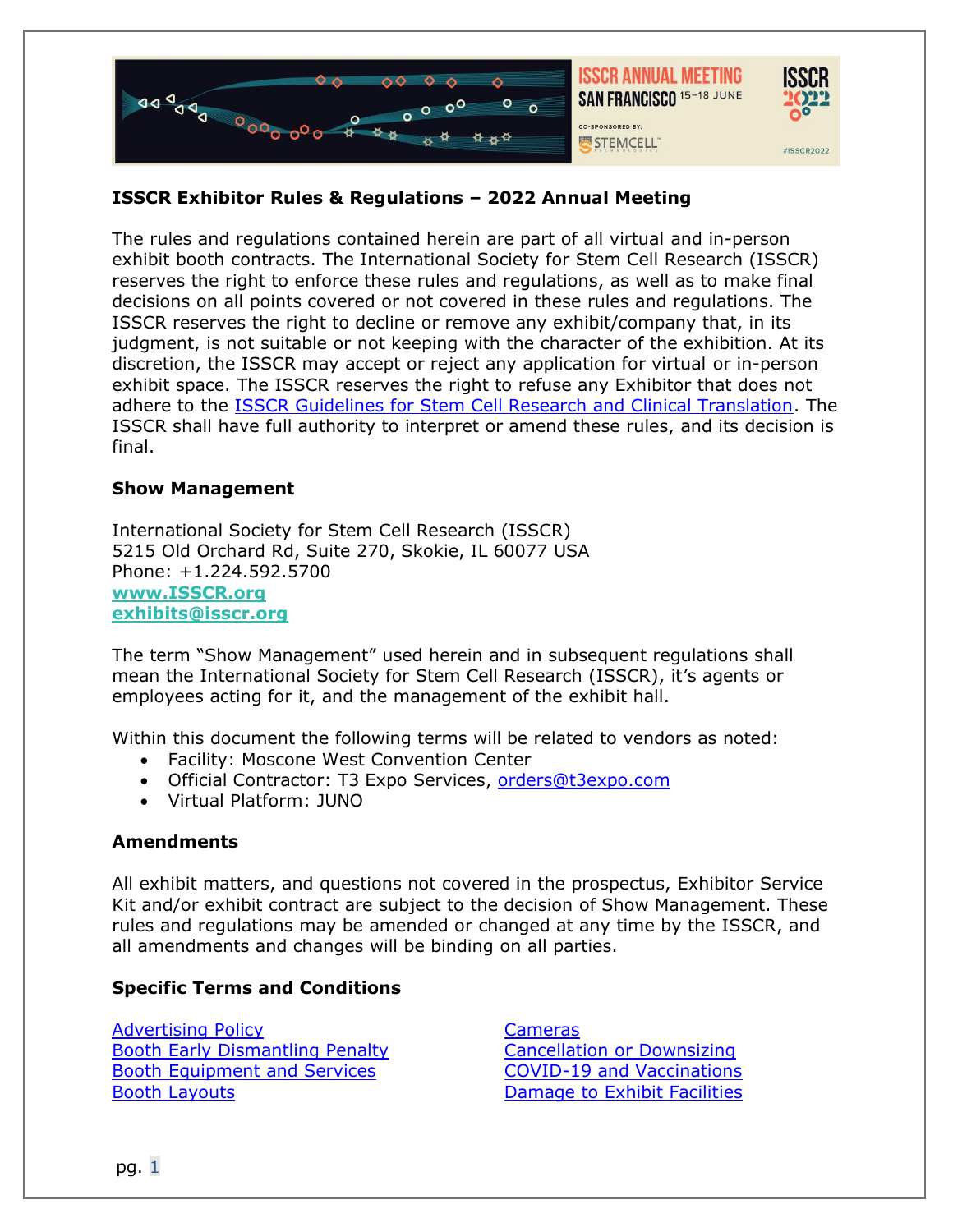

**ISSCR ANNUAL MEETING** SAN FRANCISCO 15-18 JUNE



#ISSCR2022

CO-SPONSORED BY: STEMCELL"

[Electrical](#page-3-1)

Eligibility to Exhibit [Enforcement of Rules and Regulations](#page-3-2) [Event Scheduling](#page-4-0) [Exhibit Admittance](#page-4-1) [Exhibit Booth Demonstrations](#page-4-2) [Exhibit Registration](#page-4-3) [Exhibitor Appointed Contractor](#page-4-4) [Fire and Safety Regulations](#page-5-0) [Food and Beverage for Hospitality](#page-5-1) [Giveaways/Contests/Lotteries](#page-5-2) [Innovation Showcases/Micro-Theater](#page-5-3) [Installation and Dismantling](#page-6-0) of **[Exhibits](#page-6-0) [Insurance](#page-6-1)** [ISSCR Logo](#page-7-0) [Main Program Dates/Times](#page-7-1)

[Material Handling](#page-7-2) [No-Show Policy](#page-7-3) [Payment Terms](#page-8-0) **[Piracy](#page-8-1)** [Presenters and Models](#page-8-2) [Press and Press Kits](#page-8-3) [Privacy Policy](#page-8-4) [Recording Policy](#page-8-5) [Restriction on Selling](#page-8-6) [Show Cancellation](#page-9-0) [Staffing, Use of Space and Subletting](#page-9-1) **[Storage](#page-9-2)** [Unions and Contractors](#page-9-3) [Use of Exhibits and Exhibit Facilities](#page-9-4) [Virtual Booth Set-Up and Services](#page-9-4) [Wi-Fi](#page-10-0)

<span id="page-1-0"></span>**Advertising Policy |** Advertisers are welcome to purchase advertisements to promote their products and services at the ISSCR Annual Meeting so far as they are in alignment with the ISSCR. See the [ISSCR General Advertising Guidelines](https://www.isscr.org/news-publicationsss/advertise-with-isscr) for details.

Any advertisements or promotions made by an Exhibitor or Sponsor regarding the ISSCR Annual Meeting must be reviewed and approved by the ISSCR.

<span id="page-1-1"></span>**Booth Early Dismantling Penalty |** Exhibitors dismantling before 17:00 on Friday, 19 June 2022 will be charged a \$500 USD penalty, lose earned priority points and forfeit their company's right to exhibit at future meetings of the International Society for Stem Cell Research.

<span id="page-1-2"></span>**Booth Equipment and Services |** The Exhibitor Service Kit includes forms from the Official Contractor for Exhibitors to order items for their booth such as: booth rental furniture, featuring carpeting/flooring, additional walling, accessories, or signs.

<span id="page-1-3"></span>**Booth Layouts |**The ISSCR subscribes to IAEE's Guidelines for Display Rules and Regulations. The rules and regulations for booth construction are modified to allow island booths to have a maximum height of 16 feet. The Exhibit Service Kit will include detailed information as it pertains to booth construction and layout. You can purchase the IAEE Guidelines for Display Rules and Regulations by [clicking here.](https://www.iaee.com/publications/)

The following booth configurations are permitted: in-line, corner, and island.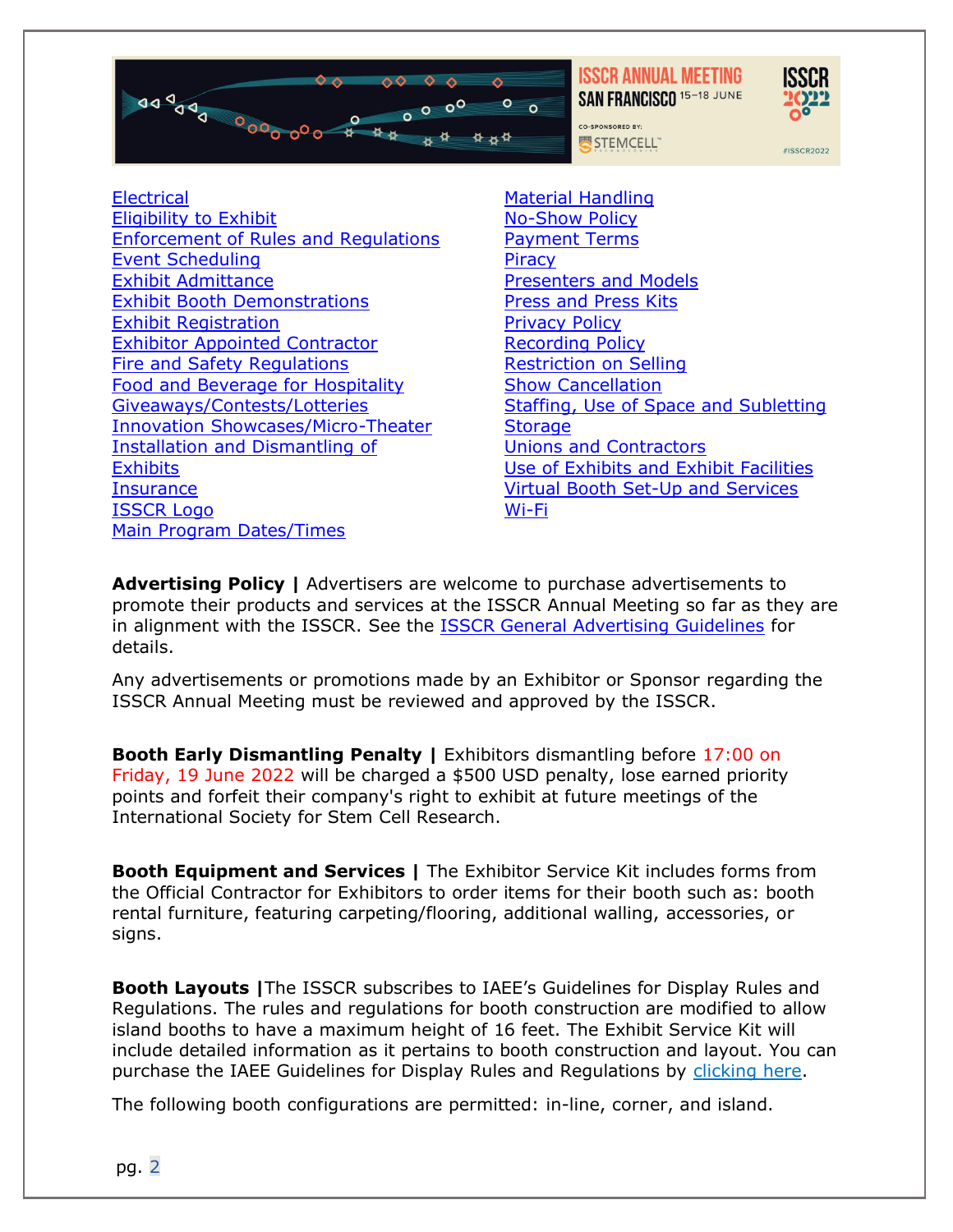



#ISSCR2022

Each ten-foot by ten-foot  $(10'x10')$  booth comes with:

- Eight foot (8') High back wall drape (gray/white)
- Three Foot (3') High sidewall drape (gray/white)
- One (1) Identification Sign
- One (1) Wastebasket

All Exhibitors are required to order or bring a floor covering. Carpeting is not included in the exhibit booth.

<span id="page-2-0"></span>**Cameras |** Photographs or videotaping during set up or dismantling is prohibited. During show hours, photography is permitted by contracted official photographers. An Exhibitor who contracts with someone other than the Official Show Photographer to photograph their booth must treat the photographer as he would any other Exhibitor Appointed Contractor, i.e., Exhibitor must supply name and address of the supervisor in attendance and the names of personnel on site, as well as a certificate of insurance for the contractor and submit the Exhibitor Appointed Contractor Form (found in the Exhibitor Service Kit) with the contractor's certificate of insurance to T3 Expo [\(orders@t3expo.com\)](mailto:orders@t3expo.com) and ISSCR [\(exhibits@isscr.org\)](mailto:exhibits@isscr.org) by 16 May 2022. A list of these photographers will be given to security, and they will be allowed only in the booth for which they were contracted.

The recording of video on the show floor is prohibited unless special permission has been given by the ISSCR. Requests for video recording must be made in writing.

<span id="page-2-1"></span>**Cancellation or Downsizing |** All cancellations or downsizing of exhibit space or sponsorship items must be received in writing prior to 23 February 2022.

The date upon which the notice of cancellation is received will act as the official cancellation date. Cancellations prior to 23 February 2022 will forfeit 50 percent of the total cost. Cancellations after that time will forfeit 100 percent of the total cost.

A non-refundable 10% administration fee will be charged on all downsizing of exhibit space. Booth fees are not transferable. Upon notification of cancellation, ISSCR has the right to resell the space vacated.

<span id="page-2-2"></span>**COVID-19 and Vaccinations |** The health and safety of all participants is paramount to the ISSCR. All attendees, exhibitors, sponsors, vendors and ISSCR staff will be required to agree to the following items:

- Must be up-to-date with their vaccination and show proof of vaccination as requested or upon arrival.
	- $\circ$  Up-to-date vaccination means two weeks after completing the entire recommended series of vaccination (usually one or two doses) with a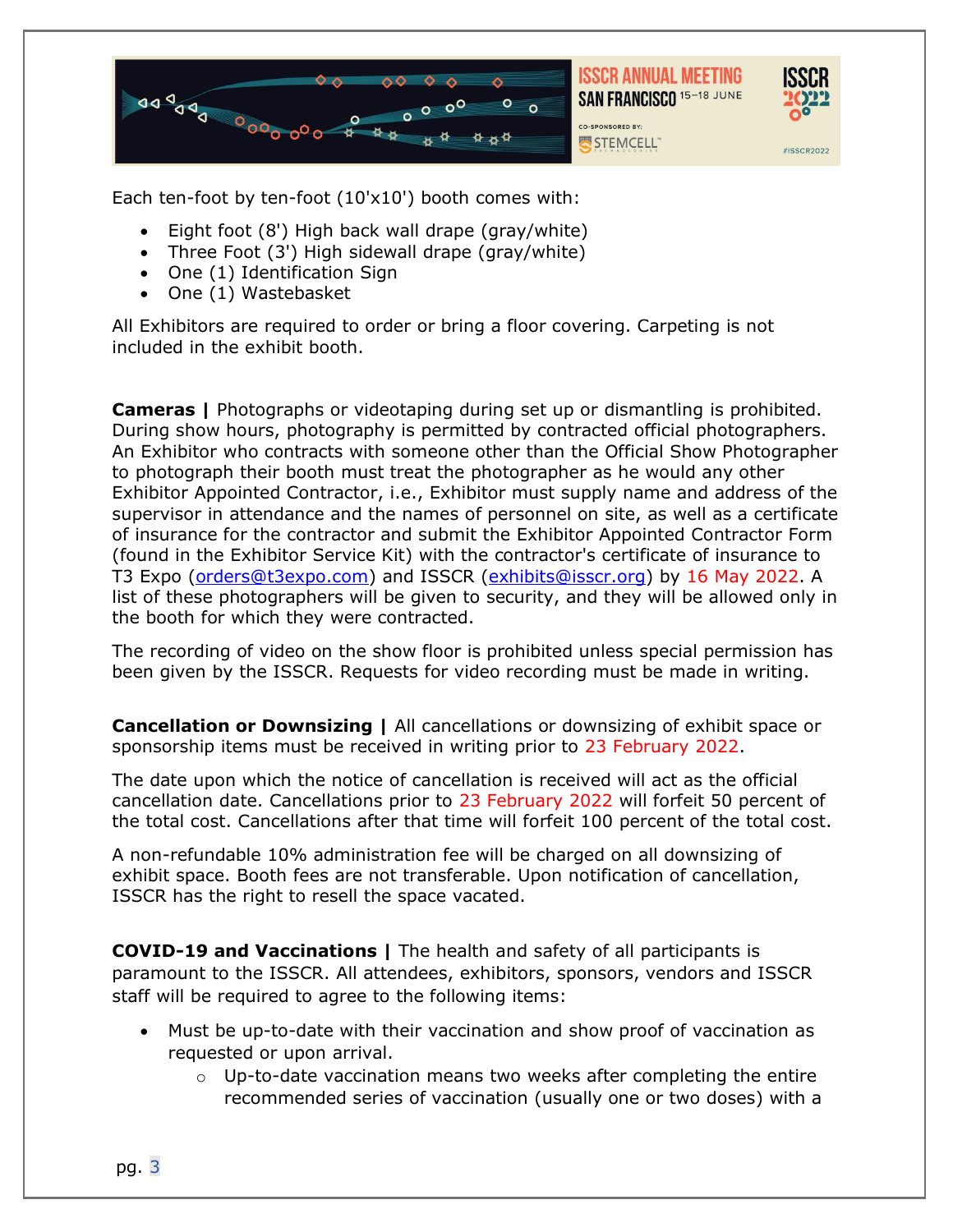



vaccine authorized to prevent COVID-19 by the FDA, including by way of an emergency use authorization, or by the World Health Organization (WHO), and one week after having received a booster once eligible.

- Links to approved vaccines can be found in San Francisco's Safer Together [Health Order.](https://sfdph.org/dph/alerts/files/vaccine-verification-sites.asp)
- Abide to any COVID-19 rules and regulations set forth by the city of San Francisco and the ISSCR for the duration of the event and understanding regulations are subject to change based on federal and local guidelines.
- Must wear a well-fitted mask that covers nose and mouth throughout the meeting at the convention center or at any social event venues.

All will keep socially distanced and respectful of other attendees' requests for space.

<span id="page-3-0"></span>**Damage to Exhibit Facilities | The Exhibitor is responsible for any damage it** causes to any property of others, to the Facility or the ISSCR. Exhibitors or their agents shall not injure or deface the walls, columns, or floors of the exhibit facilities, the booths or the equipment or furniture in the booth. Should such damage occur, the Exhibitor is liable to the owner of the property.

<span id="page-3-1"></span>**Electrical |** Electrical installations must conform to facility rules and regulations and to all national, state, and local codes. All Exhibitor materials must conform to national, state, and local fire and safety codes. Electrical order forms will be included in the Exhibitor Service Kit. All electrical connections are to be ordered through the Official Contractor, T3 Expo.

**Eligibility to Exhibit |** The ISSCR reserves the right to determine the acceptability of applications for exhibit booth space, including the right to refuse any Exhibitor that does not adhere to the [ISSCR Guidelines for Stem Cell Research and Clinical](https://www.isscr.org/policy/guidelines-for-stem-cell-research-and-clinical-translation)  [Translation.](https://www.isscr.org/policy/guidelines-for-stem-cell-research-and-clinical-translation) The products or services to be exhibited must be of professional or educational interest or benefit to the registrant and are, in the opinion of the ISSCR, related to the fields of stem cell science and regenerative medicine. An Exhibitor shall not in any manner indicate that an ISSCR endorsement or approval of an Exhibitor's product or service has been given by the ISSCR merely because the ISSCR has approved an organization's exhibit booth.

<span id="page-3-2"></span>**Enforcement of Rules and Regulations |** Anyone found in violation of these rules and regulations may be subject to any or all the following remedies at the sole discretion of the ISSCR:

• The exhibit is deactivated and eliminated from the Virtual Platform or physically closed until the situation is remedied.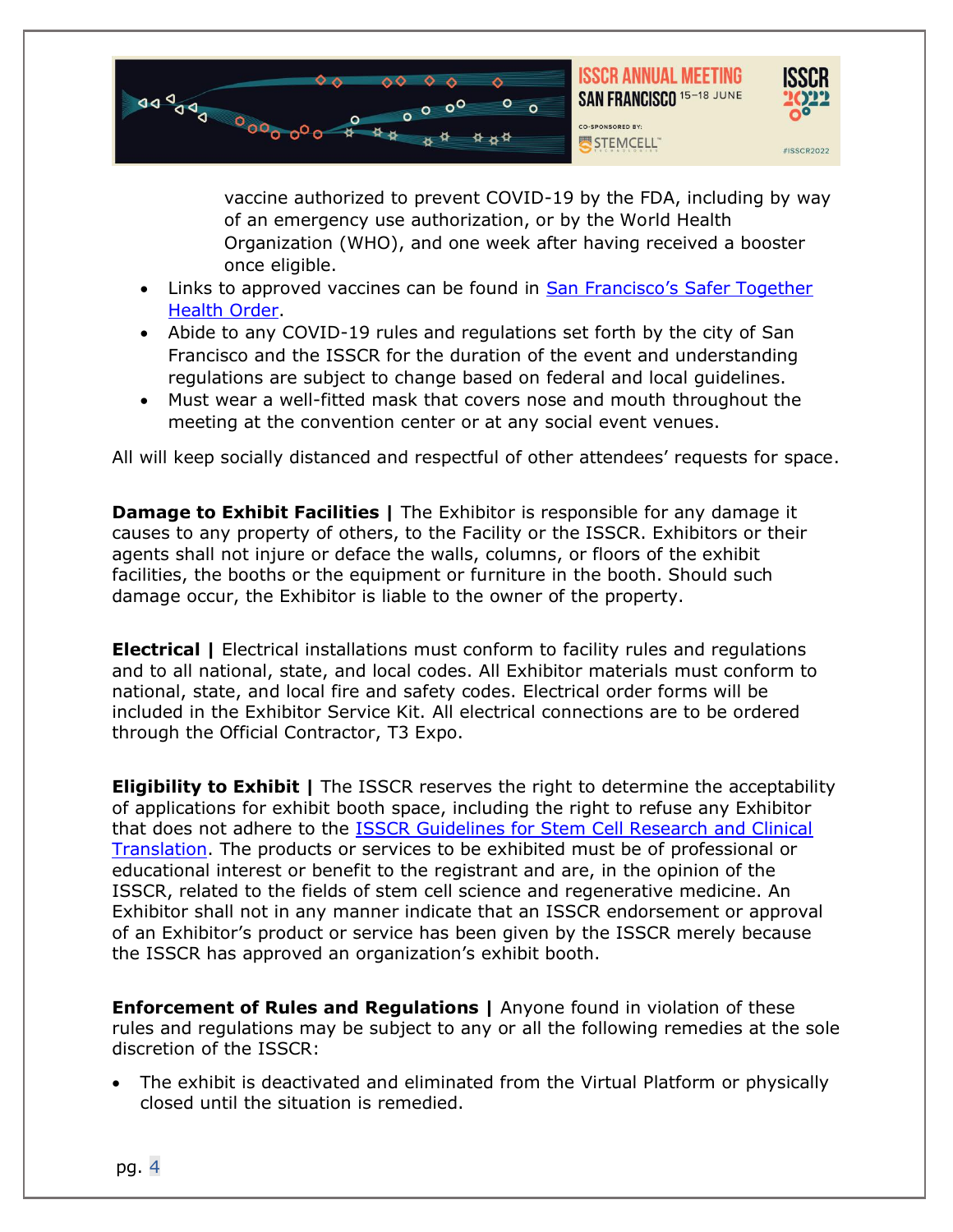

- The exhibit is deactivated and eliminated from the Virtual Platform or physically closed for the remainder of the show.
- Loss of priority points for current year's show.
- Exclusion from exhibiting at future ISSCR meetings.

<span id="page-4-0"></span>**Event Scheduling | Any meeting, hospitality, social function, or social event** taking place during the ISSCR Annual Meeting (ISSCR 2022) must be pre-approved by the ISSCR in writing. These functions are permitted during program-free hours only and must not conflict with ISSCR educational sessions, special programs, or social events, including receptions provided by the ISSCR. Failure to comply may result in denial of participation in all future ISSCR events, exhibit application being cancelled without refund or exhibit stand being closed. Contact the ISSCR at [exhibits@isscr.org](mailto:exhibits@isscr.org) for an Ancillary Meeting Request Form.

<span id="page-4-1"></span>**Exhibit Admittance** | Show Management reserves the right to refuse participation from the Virtual Platform or exhibit floor of any objectionable or undesirable person.

<span id="page-4-2"></span>**Exhibit Booth Demonstrations | In-person exhibit booth demonstrations are** permitted if they are presented in an objective, tasteful manner and approval has been received in advance from the ISSCR. Sound must be at a level that does not disturb neighboring exhibits, and presentations must be done in such a manner as not to encourage attendees congregating in the aisles. Exhibitors using audio systems should direct the sound into their booth and not towards the aisle or neighboring exhibits. The Exhibitor will be required to stop using a system if, in the ISSCR's opinion, the sound level or presentation is objectionable to the attendees or adjacent exhibitors. Approval is required for all product demonstrations and written request for approval must be received by 4 May 2022.

<span id="page-4-3"></span>**Exhibit Registration** | In-person exhibit only companies are entitled to two (2) meeting registrations per  $10' \times 10'$  exhibit booth (Start-Up Pavilions will receive one (1) meeting registration). Exhibit booths that are only virtual are entitled to two (2) virtual meeting registrations. Registrations include access to scientific sessions. ISSCR does not offer Exhibit Hall only passes.

Up to ten (10) additional registrations may be purchased at a discounted rate by exhibiting companies. The rate for these registrations is available on the ISSCR 2022 Annual Meeting [website.](https://www.isscr.org/meetings-events/annual-meetings/isscr-annual-meeting-2022/abstracts/call-for-abstracts)

<span id="page-4-4"></span>**Exhibitor Appointed Contractor | Should Exhibitors wish to utilize a firm who is** not an official contractor designated by the ISSCR, Exhibitors may use their own contractors ("Exhibitor Appointed Contractors") and notify ISSCR in writing no later than 16 May 2022. This rule will be strictly enforced. Exhibitor Appointed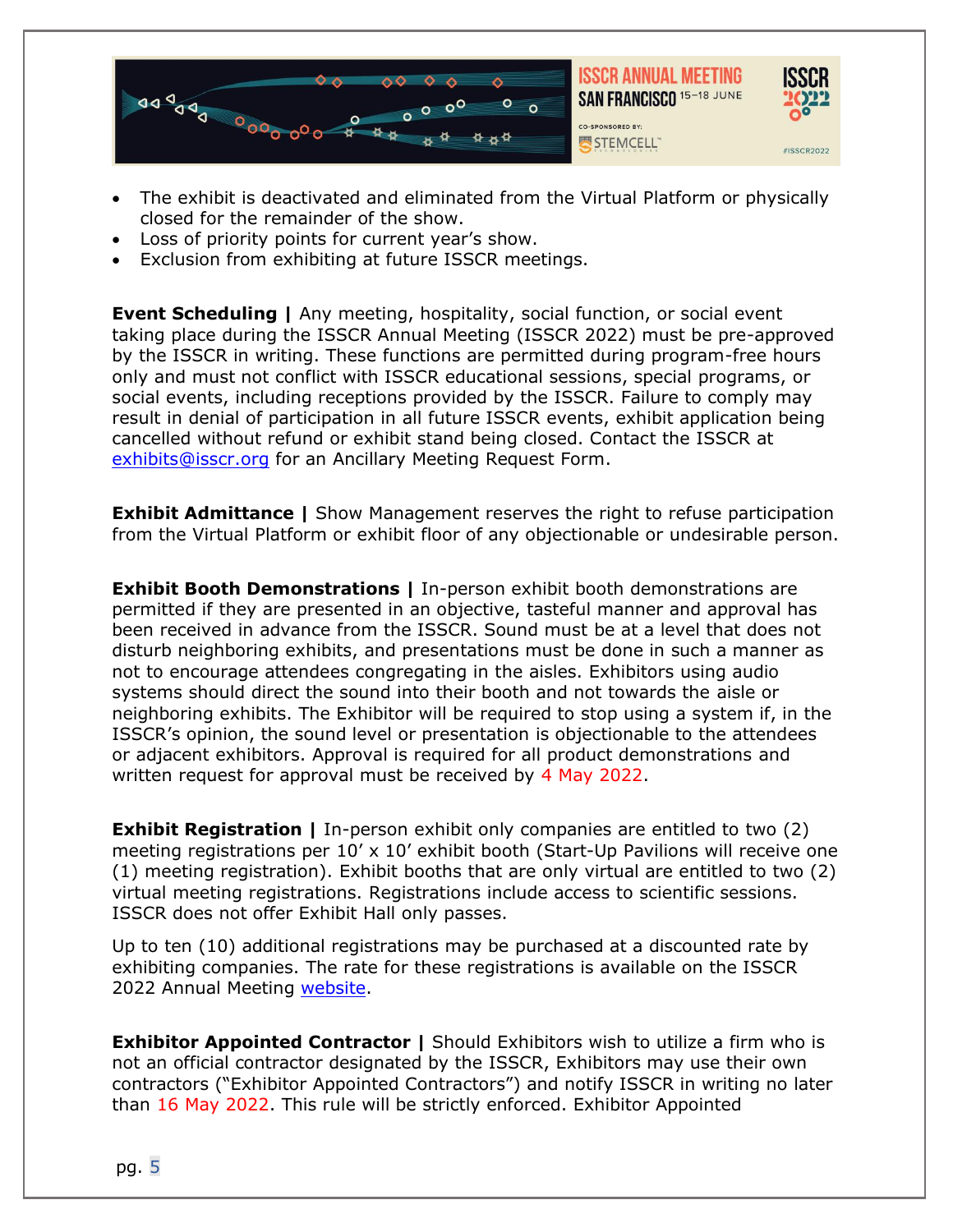



Contractors include photographers, security, etc. It is the Exhibitor Appointed Contractor's responsibility to abide by all rules and regulations from the ISSCR, the onsite facility, and the Exhibitor Service Kit.

The ISSCR assumes no liability for any work performed by such contractors, and Exhibitors shall look solely to such contractors in the event of any injury or damage resulting from work performed by such contractors. All outside installation and dismantling contractors or individuals hired directly by Exhibitors to erect and dismantle exhibits shall provide the ISSCR and the Official Contractor with a valid Certificate of Insurance by 16 May 2022.

<span id="page-5-0"></span>**Fire and Safety Regulations |** Local regulations will be strictly enforced, and Exhibitors assume all responsibility for compliance with such regulations. All decorations must be fireproofed, and electrical wiring must meet the safety requirements of the local Fire Department. No combustible material shall be stored in or around exhibit booths.

<span id="page-5-1"></span>**Food and Beverage for Hospitality |** Distribution of food and beverage from your booth is permitted. Exhibitors must comply with any rules and regulations set forth by the Facility with regards to food and beverage. Popcorn is NOT permitted. The Moscone West Convention Center's catering provider, Savor has sole catering rights for the sales and/or distribution of any article of food or drink for consumption onsite, therefore all booth catering must be ordered through Savor. Further information regarding distribution of food and beverage, including how to submit a food and beverage order, can be found in the Exhibitor Service Kit.

<span id="page-5-2"></span>**Giveaways/Contests/Lotteries |** Exhibitors may distribute samples and souvenirs provided the ISSCR determines that it is done in a dignified manner and does not create a nuisance or interfere with business in adjoining booths. Any debris resulting from giveaways or packaging will be cleared by an Official Contractor at the Exhibitor's expense.

#### *The following items are NOT approved: pen or pocketknives, pocket tools, manicure kits, badge holders/lanyards, and cameras.*

Any Exhibitor having a contest or drawing of any kind must follow all governmental laws, ordinances, rules, and regulations. It is the Exhibitor's responsibility to make sure to correctly follow all rules and regulations. Any violations will be the sole expense and fault of the Exhibitor. The ISSCR is not responsible or liable for any contests, drawings or giveaways held prior, during or after the meeting.

<span id="page-5-3"></span>**Innovation Showcases/Micro-Theater |** Innovation Showcases and/or Micro-Theaters that are purchased will be given instructions regarding time limits,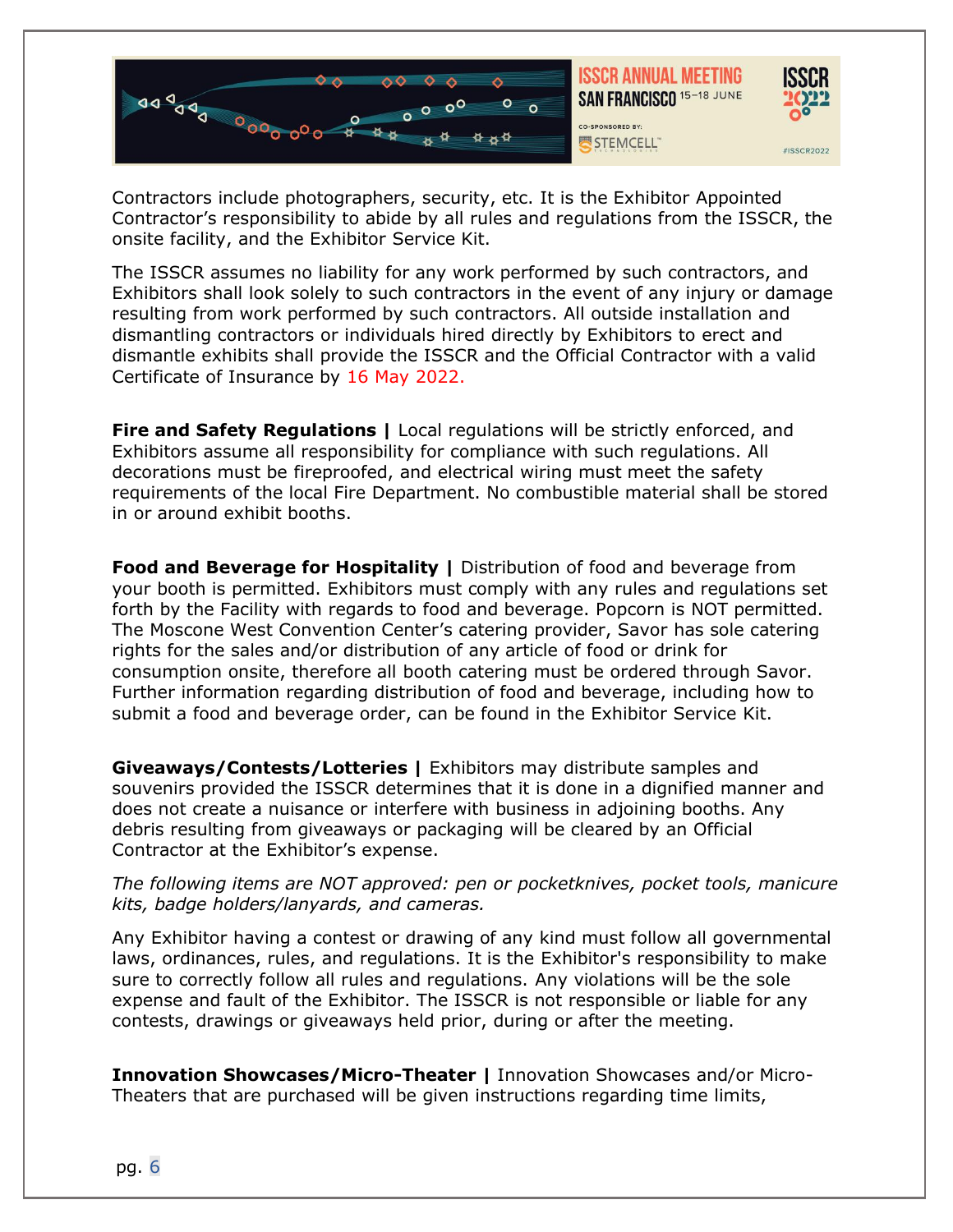

formats, file sizes and/or uploading instructions, etc. by the ISSCR whether it is for in-person and/or virtual.

<span id="page-6-0"></span>**Installation and Dismantling of Exhibits |** All displays must be set up by the designated time. Times listed in Pacific Daylight Time Zone (San Francisco, California, USA).

*Setup* Tuesday, 14 June 09:00 – 17:00 Wednesday, 15 June 08:00 – 12:00

*Exhibit Hours* Wednesday, 15 June 14:30 – 20:30 Thursday, 16 June 11:00 – 17:00 Friday, 17 June 11:00 – 17:00

*Dismantle* Friday, 17 June 17:00 – 20:00 Saturday, 18 June 8:00 – 12:00

The Official Contractor claims jurisdiction over all set-up and dismantling of exhibitions including signs and laying of carpet. This does not apply to the unpacking and placement of Exhibitor merchandise.

The Official Contractor claims jurisdiction on the operation of all material handling equipment, all unloading and reloading, and handling of empty containers. An Exhibitor may move materials that can be carried by hand, by one person in one trip, without the use of dollies hand trucks or other mechanical equipment.

If Exhibitors fail to remove their materials from the exhibition area in a timely manner, Exhibitors shall indemnify, hold harmless and defend the ISSCR from and against all fees or expenses that must be paid to the facility because of such a late removal. Any property remaining in the Exhibition area after the termination of the ISSCR Annual Meeting Exhibition may be disposed of or stored at the Exhibitor's sole cost, as the Official Contractor of the facility deems appropriate.

<span id="page-6-1"></span>**Insurance** | It is the sole responsibility of the Exhibitor for any damages, claims, losses, liabilities, or expenses arising from any injury to any person or property that arises out of or is in any manner connected with the Exhibitor's participation in the ISSCR's Annual Meeting, including its indemnity obligations. Exhibitor shall at its own cost and expense provide General Liability Insurance in an amount not less than \$1,000,000 USD to cover such obligations, including show cancellation insurance. This insurance should recognize the ISSCR as an additional insured.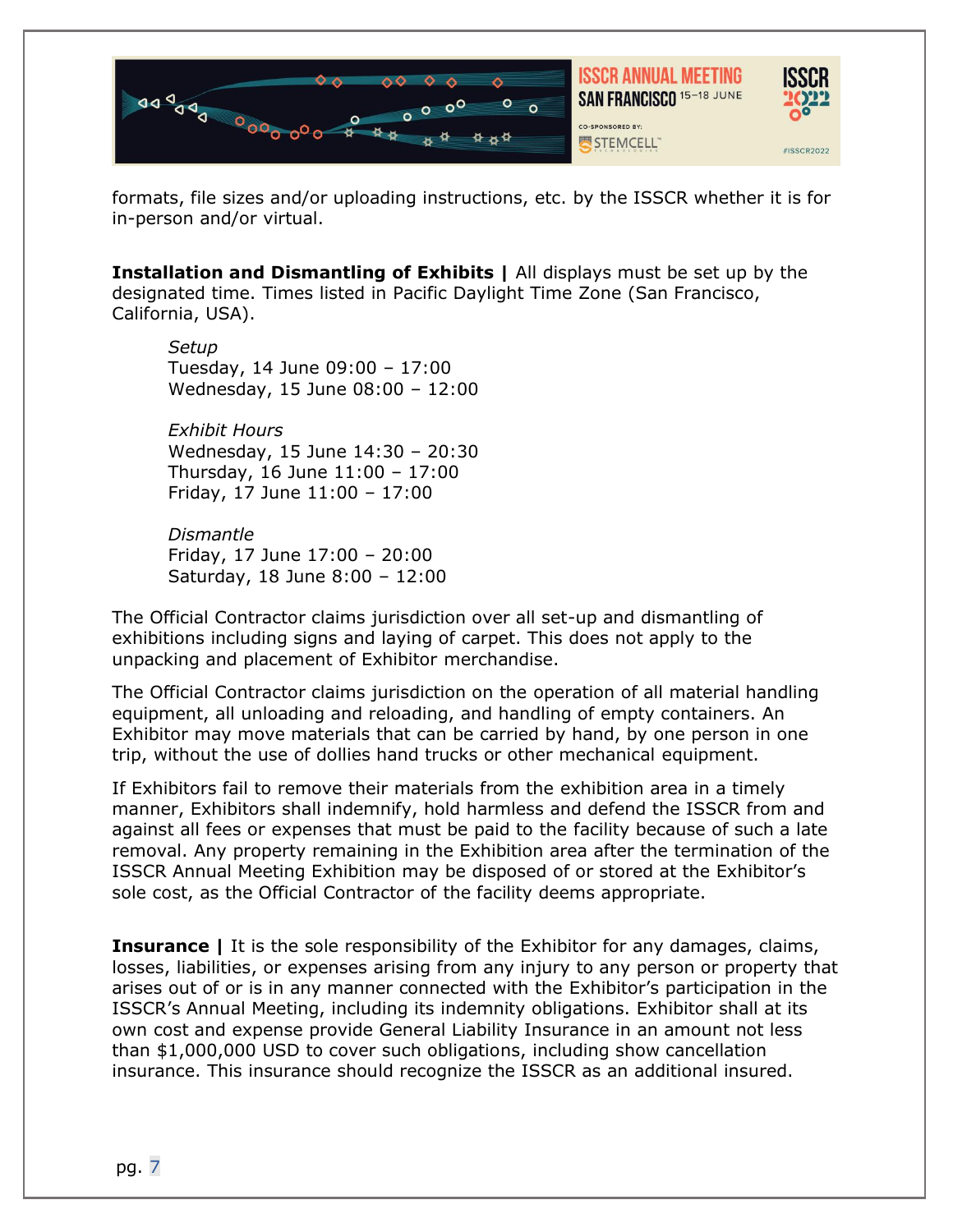



The Exhibitor agrees to protect, indemnify, defend, and hold harmless the ISSCR from and against all liabilities, losses, damages, suits, claims, demands, costs and expenses, including but not limited to reasonable attorney's fees in connection there-with, which may arise or result in any way from the wrongful acts or negligent acts of the Exhibitor, its agents, contractors and employees. In no event shall the ISSCR be liable to the Exhibitor for any loss of business, business opportunities, or for any other type of direct or consequential damages alleged to be due under any claim.

It is agreed and understood by the Exhibitor that the sole liability of the ISSCR for any claims of Exhibitor shall be a refund of the amounts paid by the Exhibitor under this agreement as an exclusive remedy. The parties indemnified and insured shall include the ISSCR, its officers, directors, members, agents, and employees.

<span id="page-7-0"></span>**ISSCR Logo** | The ISSCR logo is the property of the ISSCR and may not be used without the permission of Show Management.

<span id="page-7-1"></span>**Main Program Dates/Times |** Times listed in Pacific Daylight Time Zone (San Francisco, California, USA).

| Wednesday, 15 June                                                                                                                                                                                                                   | $8:30 - 20:30$ |
|--------------------------------------------------------------------------------------------------------------------------------------------------------------------------------------------------------------------------------------|----------------|
| Thursday, 16 June                                                                                                                                                                                                                    | $8:00 - 19:00$ |
| Friday, 17 June                                                                                                                                                                                                                      | $8:00 - 19:30$ |
| Saturday, 18 June                                                                                                                                                                                                                    | $9:00 - 18:00$ |
| $\overline{ }$ , and the set of the set of the set of the set of the set of the set of the set of the set of the set of the set of the set of the set of the set of the set of the set of the set of the set of the set of the set o |                |

*Times are subject to change.*

<span id="page-7-2"></span>**Material Handling |** See instructions in this Exhibitor Service Kit.

<span id="page-7-3"></span>**No-Show Policy |** An exhibiting company will be considered a no-show if its

- Virtual booth space is not prepared for viewing by 11 May 2022.
- And/or in-person booth space is not prepared for in-person viewing by 12:00 on 15 June 2022.

The Exhibitor shall be deemed to have cancelled their agreement for the ISSCR Annual Meeting and will forfeit their booth. The virtual and/or in-person exhibit booth may be assigned to another exhibitor or used by Show Management. The ISSCR will not provide a refund to the Exhibitor.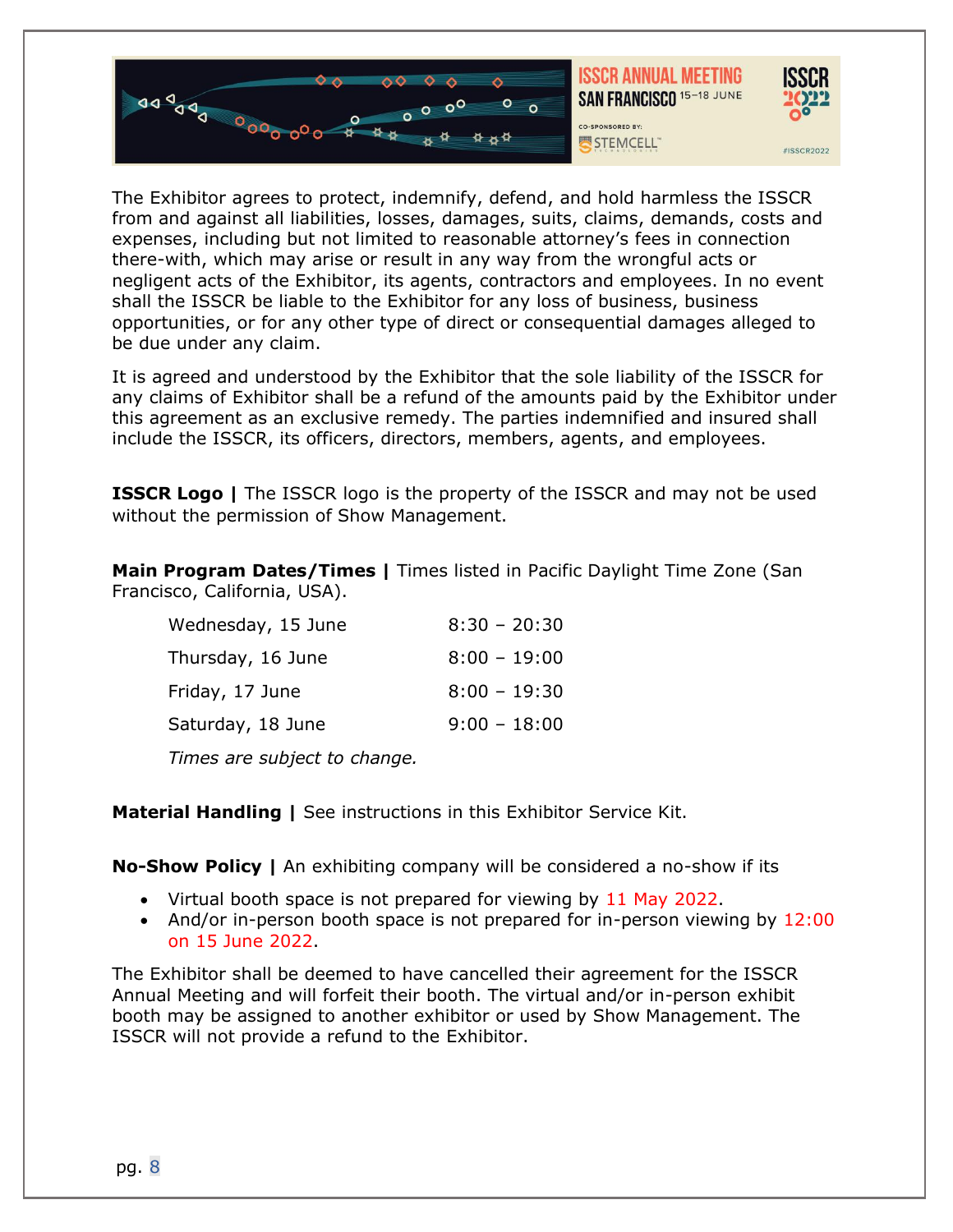

<span id="page-8-0"></span>**Payment Terms | All sales are final. Payment is due upon receipt of invoice.** Failure to submit payment by one month before the ISSCR Annual Meeting will result in your virtual and/or in-person exhibit booth being removed from the event.

<span id="page-8-1"></span>**Piracy | ISSCR** does not sell its exhibitor or attendees lists, and no third-party is authorized to distribute or sell any lists related to our events. Statements claiming to offer our attendee lists are fraudulent. If you encounter an email or phone call from a fraudulent company, please forward the information to [exhibits@isscr.org.](mailto:exhibits@isscr.org)

Official vendors of the ISSCR 2022 Annual Meeting will be listed on the event's [website](https://www.isscr.org/meetings-events/annual-meetings/isscr-annual-meeting-2022) and will have the ISSCR vendor seal. For any questions or concerns, please contact [exhibits@isscr.org.](mailto:exhibits@isscr.org)

<span id="page-8-2"></span>**Presenters and Models |** Professional presenters or models may conduct product and service demonstrations. Activity and attire of models and demonstrators shall be consistent with the professional atmosphere of the ISSCR Annual Meeting. It will be the Exhibitor's responsibility to arrange a registration badge for any presenters and models for their booth and/or Innovation Showcase.

<span id="page-8-3"></span>**Press and Press Kits |** All press conferences and media events related to an Exhibitor's participation at the ISSCR Annual Meeting must be coordinated with the ISSCR's Director of Media and Strategic Communications, Kym Kilbourne, [kkilbourne@isscr.org.](mailto:kkilbourne@isscr.org) Press conferences by Exhibitors on the exhibit floor are prohibited. No press conferences may be scheduled at hotels or other locations away from the Annual Meeting site.

<span id="page-8-4"></span>**Privacy Policy** | The ISSCR recognizes the importance of protecting the privacy and rights of individuals in relation to their personal information. See the [ISSCR](https://www.isscr.org/privacy-policy)  [General Privacy Policy](https://www.isscr.org/privacy-policy) for details.

<span id="page-8-5"></span>**Recording Policy |** By exhibiting at the ISSCR Annual Meeting, you agree to ISSCR's Recording Policy. The ISSCR strictly prohibits the recording (photographic, screen capture, audio and/or video), copying or downloading of scientific results from the sessions, presentations and/or posters at the ISSCR Annual Meeting. Intent to communicate or disseminate results or discussion presented at the meeting is prohibited until the start of each individual presentation.

<span id="page-8-6"></span>**Restriction on Selling |** All over-the-counter sales or sales of any kind that involve the exchange of currency for goods received during the exhibition are prohibited. It is the Exhibitors' responsibility to follow and adhere to any local, city,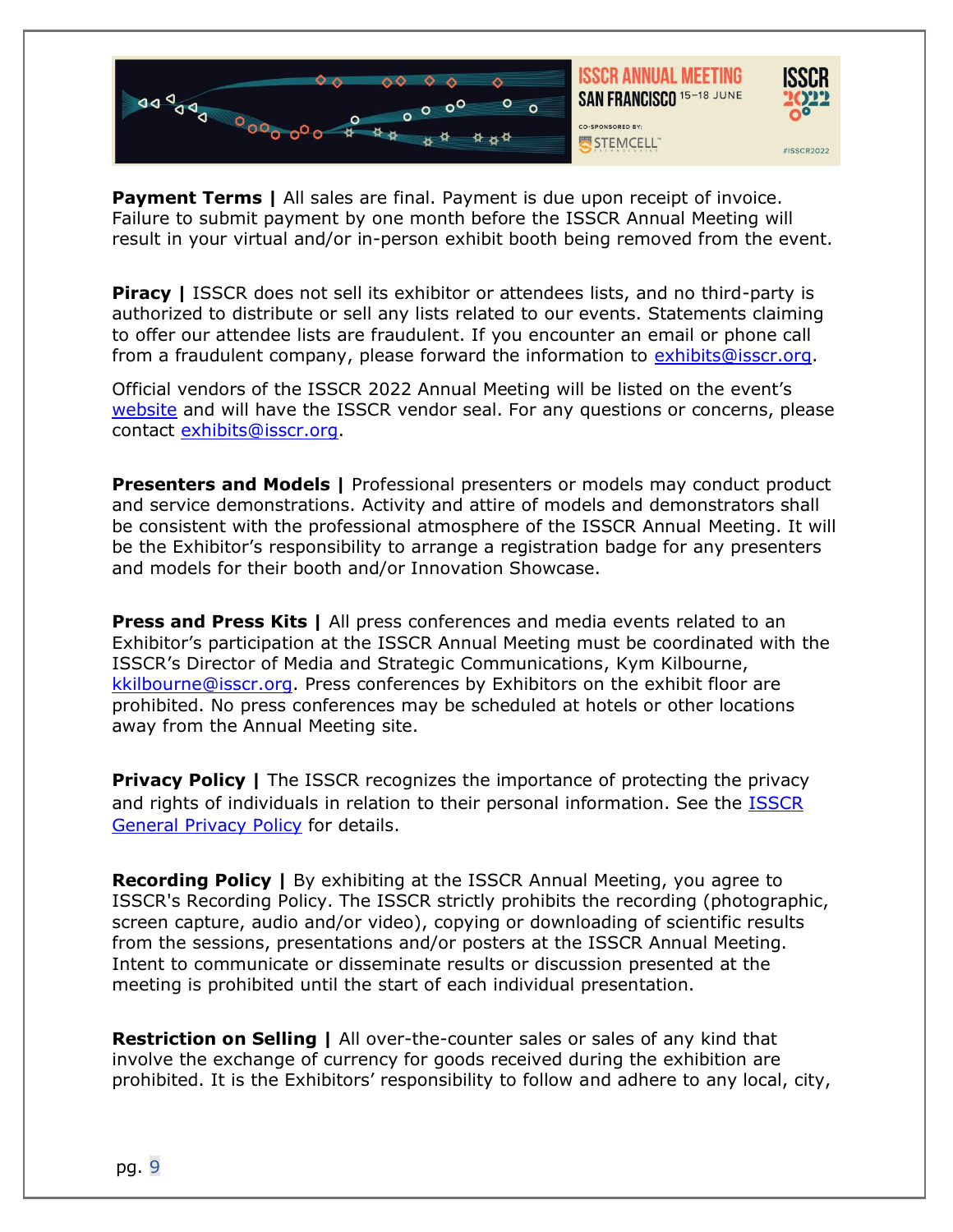

state or county laws as it relates to business practices or sales conducted in the exhibition.

<span id="page-9-0"></span>**Show Cancellation |** It is mutually agreed that in the event that the ISSCR 2022 Annual Meeting is cancelled in whole or in part, or its scheduled opening is cancelled or delayed, due to fire, explosion, strike, freight embargo, act of God, act of public enemy, act of war, war, pandemic, act of terrorism, civil disturbance, act of any government, de jure or de facto, or other government declaration or regulation, epidemic or other event over which the ISSCR has no control, then the exhibitor contract may be immediately amended by the ISSCR, and Exhibitor hereby waives any and all claims against the ISSCR for damages, reimbursement, refund, or compensation. The ISSCR shall not be financially liable in the event the show is interrupted, cancelled, moved, or rescheduled.

If this event transitions to a fully virtual event, exhibits purchased for the in-person component of the meeting will be applied to the virtual event. Exhibitors that invested in in-person components of the meeting that cannot be transferred virtually will have the option to carry credits for their in-person investment forward to apply to future sponsorship, exhibiting, or advertising opportunities.

<span id="page-9-1"></span>**Staffing, Use of Space and Subletting | In-person exhibit booths must remain** intact and always staffed during exhibition hours. All Exhibitor activities must be confined to the limits of Exhibitor's allocated exhibit booth/space and must not impede traffic or interfere with the activity of other Exhibitors. Virtual Exhibit Booth must have at least one (1) exhibit staff available for a minimum of four (4) hours every day of the ISSCR 2022 Annual Meeting. All Exhibitor activities must be confined to the limits of Exhibitor's allocated exhibit booth and chat room and must not interfere with the activity of other Exhibitors. No exhibitor, in-person or virtual, shall sublet, assign, or share any part of their allocated space.

<span id="page-9-2"></span>**Storage |** Please arrange the storage of your crates, cases, etc. directly with the Official Contractor. Cases, crates, and storage containers may not be visible in your stand.

<span id="page-9-3"></span>**Unions and Contractors | Exhibitors agree to abide by the Rules and Regulations** concerning governmental unions having agreements with the Exposition facility or with authorized service contractors employed by Show Management. Only the Official Contractors designated by Exhibit Management will be permitted in exhibit areas unless authorized by Exhibit Managers.

<span id="page-9-4"></span>**Use of Exhibits and Exhibit Facilities |** All exhibits shall serve the interest of the members of the ISSCR and shall be operated in a way that will not detract from